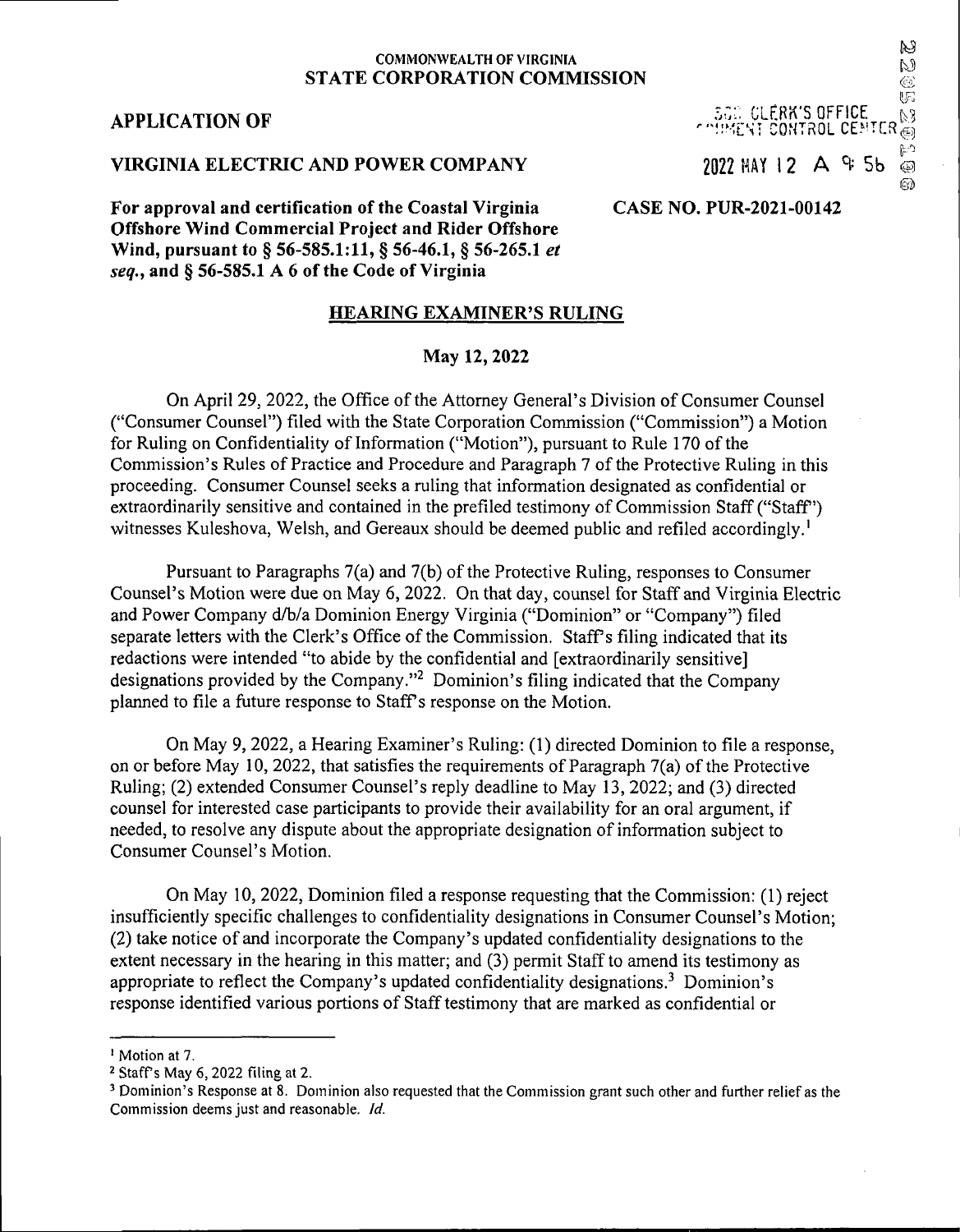extraordinarily sensitive and are redacted from the public versions of such testimony, but that Dominion indicated could be made public.<sup>4</sup>

On May 11, 2022, Consumer Counsel filed a reply requesting a ruling that directs Staff to refile the testimony of witnesses Kuleshova, Welsh, and Gereaux in a manner that retains protection for the Board of Directors Presentations and Contract and Prices Information specifically described and explained in the Company's May 10 Response.<sup>5</sup>

Paragraph 7 of the Protective Ruling states in part as follows:

Staff or any party to the proceeding may challenge the confidential designation of particular information by filing a motion promptly with the Commission. The Commission or Hearing Examiner will conduct an *in camera* review of the challenged documents, materials or information. Upon challenge, the information shall be treated as confidential pursuant to the Rules only where the party requesting confidential treatment can demonstrate to the satisfaction of the Commission or Hearing Examiner that the risk of harm of publicly disclosing the information outweighs the presumption in favor of public disclosure. In no event shall any party disclose the Confidential Information it has received subject to this Protective Ruling absent a finding by the Commission or Hearing Examiner that such information does not require confidential treatment.6

 $\ddotsc$ 

Upon a determination by the Commission or the Hearing Examiner that all or portions of any materials filed under seal are not entitled to confidential treatment, the filing party shall file an original and one (1) copy of the redacted, or unredacted, if applicable, version of the document reflecting the determination.<sup>7</sup>

Based on the foregoing, I find that Consumer Counsel's Motion is granted in part and denied in part. Notwithstanding Dominion's objection to the specificity of Consumer Counsel's Motion – which I find is lacking to some extent, especially given the timing of the Motion – the table on pages five and six of Dominion's response ("Response Table") identifies many portions of the Staff testimony that are currently under seal, but that can be made public.<sup>8</sup> I find that the information specified in the Response Table does not require confidential treatment and can be

<sup>4</sup> Dominion's Response at 5-6.

<sup>5</sup> Consumer Counsel's Reply at 3-4.

<sup>6</sup> Protective Ruling at *^1.*

 $7$  *Id.* at  $\P(7(d))$ .

<sup>8</sup> Dominion's Response at 5-6.